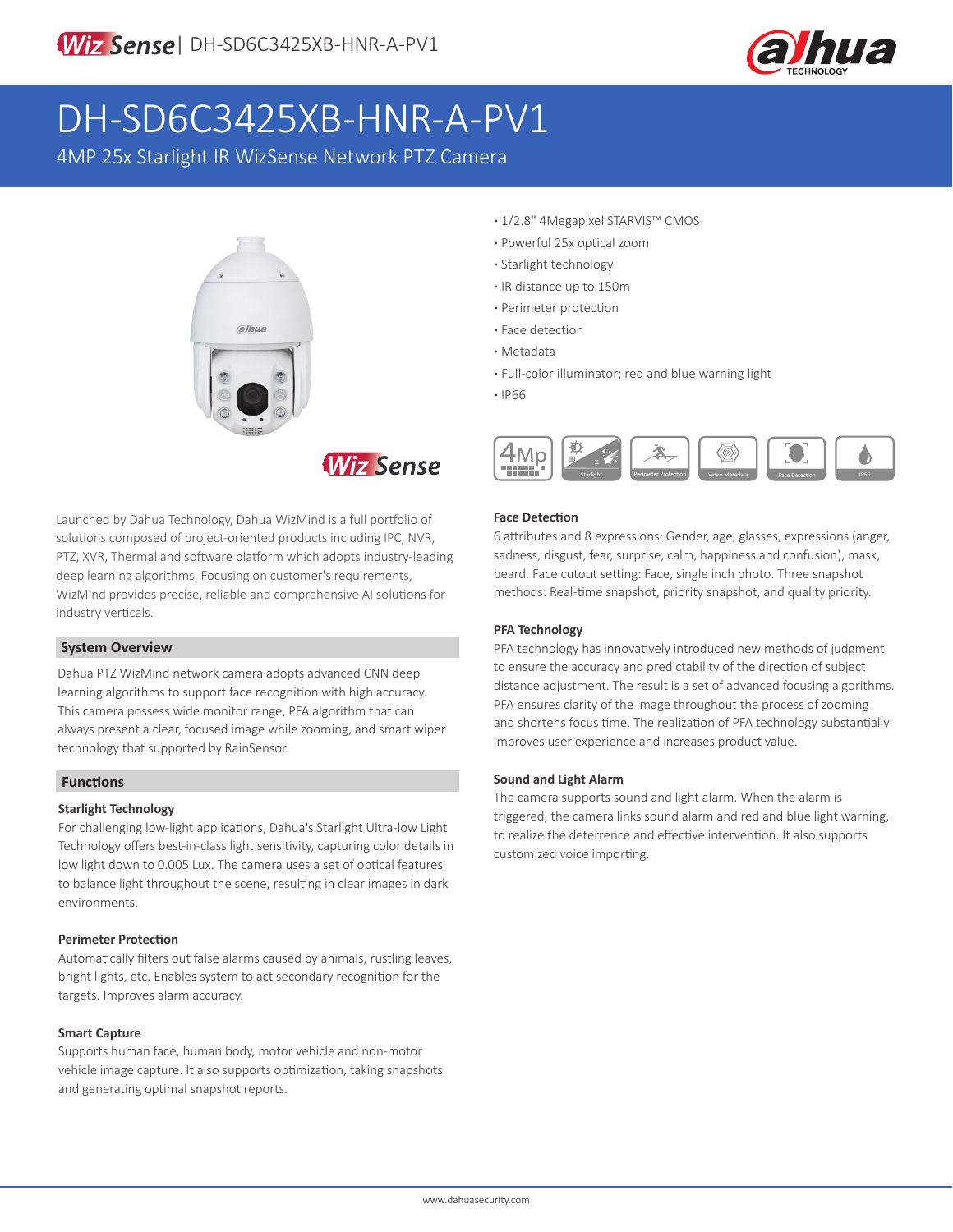# Wiz Sense | DH-SD6C3425XB-HNR-A-PV1

### **Technical Specification**

### Camera

| Callield                        |                                                                                                   |                       |                       |                      |
|---------------------------------|---------------------------------------------------------------------------------------------------|-----------------------|-----------------------|----------------------|
| Image Sensor                    | 1/2.8" CMOS                                                                                       |                       |                       |                      |
| Pixel                           | 4 MP                                                                                              |                       |                       |                      |
| Max. Resolution                 | 2560 (H) × 1440 (V)                                                                               |                       |                       |                      |
| <b>Electronic Shutter Speed</b> | $1/1$ s- $1/30,000$ s                                                                             |                       |                       |                      |
| <b>ROM</b>                      | 4 GB                                                                                              |                       |                       |                      |
| <b>RAM</b>                      | 1 GB                                                                                              |                       |                       |                      |
| Min. Illumination               | Color: 0.005 lux@F1.6<br>B/W: 0.0005 lux@F1.6<br>0 lux (IR light on)                              |                       |                       |                      |
| <b>Illumination Distance</b>    | 150 m (492.13 ft) (IR)<br>50 m (164.04 ft) (white light)<br>50 m (164.04 ft) (red and blue light) |                       |                       |                      |
| <b>Illuminator Number</b>       | 2 (IR light)<br>2 (dual light fusion)<br>1 (red light)<br>1 (blue light)                          |                       |                       |                      |
| Lens                            |                                                                                                   |                       |                       |                      |
| Focal Length                    | 4.8 mm-120 mm                                                                                     |                       |                       |                      |
| Max. Aperture                   | $F1.6 - F3.5$                                                                                     |                       |                       |                      |
| <b>Field of View</b>            | H: 55.8°-2.9°; V: 31.6°-1.6°; D: 63.7°-3.3°                                                       |                       |                       |                      |
| Optical Zoom                    | 25x                                                                                               |                       |                       |                      |
| <b>Focus Control</b>            | Auto; semi-auto; manual                                                                           |                       |                       |                      |
| <b>Close Focus Distance</b>     | 0.8 m-5.0 m (2.62 ft-16.40 ft)                                                                    |                       |                       |                      |
| Iris Control                    | Auto; manual                                                                                      |                       |                       |                      |
|                                 | Detect                                                                                            | Observe               | Recognize             | Identify             |
| <b>DORI Distance</b>            | 1,655 m<br>(5429.79 ft)                                                                           | 653 m<br>(2142.39 ft) | 331 m<br>(1085.96 ft) | 165 m<br>(541.34 ft) |
| PTZ                             |                                                                                                   |                       |                       |                      |
| Pan/Tilt Range                  | Pan: 0° to 360° endless<br>Tilt: -20° to +90°, auto flip 180°                                     |                       |                       |                      |
|                                 |                                                                                                   |                       |                       |                      |

| Pan/Tilt Range              | Tilt: -20° to +90°, auto flip 180°                                                                                                          |  |
|-----------------------------|---------------------------------------------------------------------------------------------------------------------------------------------|--|
| <b>Manual Control Speed</b> | Pan: 0.1°-160°/s; Tilt: 0.1°-60°/s"                                                                                                         |  |
| <b>Preset Speed</b>         | Pan: 240°/s; Tilt: 150°/s                                                                                                                   |  |
| Preset                      | 300                                                                                                                                         |  |
| Tour                        | 8 (up to 32 presets per tour)                                                                                                               |  |
| Pattern                     | 5                                                                                                                                           |  |
| Scan                        | 5                                                                                                                                           |  |
| Power-off Memory            | Yes                                                                                                                                         |  |
| <b>Idle Motion</b>          | Preset; Tour; Pattern; Scanning                                                                                                             |  |
| Protocol                    | DH-SD<br>Pelco-P/D (auto recognition)                                                                                                       |  |
| Intelligence                |                                                                                                                                             |  |
| Video Metadata              | Motor vehicle, non-motor vehicle, face, human body<br>detection; optimization; capturing pictures; uploading<br>high-quality face snapshots |  |

| IVS (Perimeter Protection)  | Tripwire; intrusion; climbing fences; loitering detection;<br>abandoned/missing object; fast moving; parking<br>detection; people gathering; vehicle/human alarm<br>classification; linkage tracking                 |  |
|-----------------------------|----------------------------------------------------------------------------------------------------------------------------------------------------------------------------------------------------------------------|--|
| <b>Face Detection</b>       | Yes                                                                                                                                                                                                                  |  |
| <b>SMD</b>                  | Yes                                                                                                                                                                                                                  |  |
| Auto Tracking               | Yes                                                                                                                                                                                                                  |  |
| Video                       |                                                                                                                                                                                                                      |  |
| Video Compression           | Smart H.265+; H.265;Smart H.264+; H.264B;H.264H;<br><b>MJPEG</b>                                                                                                                                                     |  |
| <b>Streaming Capability</b> | 3 streams                                                                                                                                                                                                            |  |
| Resolution                  | 4M (2560 × 1440); 3M (2048x1536); 1080p (1920 ×<br>1080); 1.3M (1280 × 960); 720p (1280 × 720); D1 (704 ×<br>576); CIF (352 × 288)                                                                                   |  |
| Video Frame Rate            | Main stream: 4M/3M/1080p/1.3M/720p (1-50/60 fps)<br>Sub stream 1: D1/CIF (1-25/30 fps)<br>Sub stream 2: 1080p/1.3M/720p (1-25/30 fps)                                                                                |  |
| <b>Bit Rate Control</b>     | CBR/VBR                                                                                                                                                                                                              |  |
| Video Bit Rate              | Default resolution of the main stream:<br>H264: 2816-8192 kbps<br>H265: 1024-7936 kbps                                                                                                                               |  |
| Day/Night                   | Auto (ICR); Color; B/W                                                                                                                                                                                               |  |
| <b>BLC</b>                  | Yes                                                                                                                                                                                                                  |  |
| <b>WDR</b>                  | Yes                                                                                                                                                                                                                  |  |
| HLC                         | Yes                                                                                                                                                                                                                  |  |
| <b>White Balance</b>        | Auto; manual; tracking; indoor; outdoor; outdoor auto;<br>sodium lamp; sodium lamp auto                                                                                                                              |  |
| Gain Control                | Auto; manual                                                                                                                                                                                                         |  |
| Noise Reduction             | 2D NR; 3D NR                                                                                                                                                                                                         |  |
| <b>Motion Detection</b>     | Yes                                                                                                                                                                                                                  |  |
| Region of Interest (RoI)    | Yes                                                                                                                                                                                                                  |  |
| Image Stabilization         | Optical                                                                                                                                                                                                              |  |
| Defog                       | Electric                                                                                                                                                                                                             |  |
| Digital Zoom                | 16 <sub>x</sub>                                                                                                                                                                                                      |  |
| <b>Privacy Masking</b>      | Up to 24 areas can be set, with up to 8 areas in the same<br>view; supports multiple colors and mosaic blocks                                                                                                        |  |
| S/N Ratio                   | $\geq$ 55dB                                                                                                                                                                                                          |  |
| Audio                       |                                                                                                                                                                                                                      |  |
| <b>Audio Compression</b>    | G.711a; G.711Mu; G.726; G722.1; G.729; MPEG2-Layer2;<br>G723; PCM                                                                                                                                                    |  |
| Network                     |                                                                                                                                                                                                                      |  |
| Network Port                | RJ-45 (10/100 Base-T)                                                                                                                                                                                                |  |
| Network Protocol            | HTTP; HTTPS; TCP/IP; IPv4; RTSP; UDP; SMTP; NTP; DHCP;<br>DNS; DDNS; IPv6; 802.1x; SSL; Qos; FTP; UPnP; ICMP;<br>SNMP; SNMPv1/v2c/v3(MIB-2); IGMP; ARP; RTCP; RTP;<br>PPPoE; IP Filter; RTMP; Bonjour; TCP; SMB; NFS |  |
| User/Host                   | 20 (total bandwidth: 64 MB)                                                                                                                                                                                          |  |
| Interoperability            | <b>ONVIF Profile S&amp;G&amp;T</b>                                                                                                                                                                                   |  |
| Storage                     | FTP; Micro SD card (256 GB); NAS                                                                                                                                                                                     |  |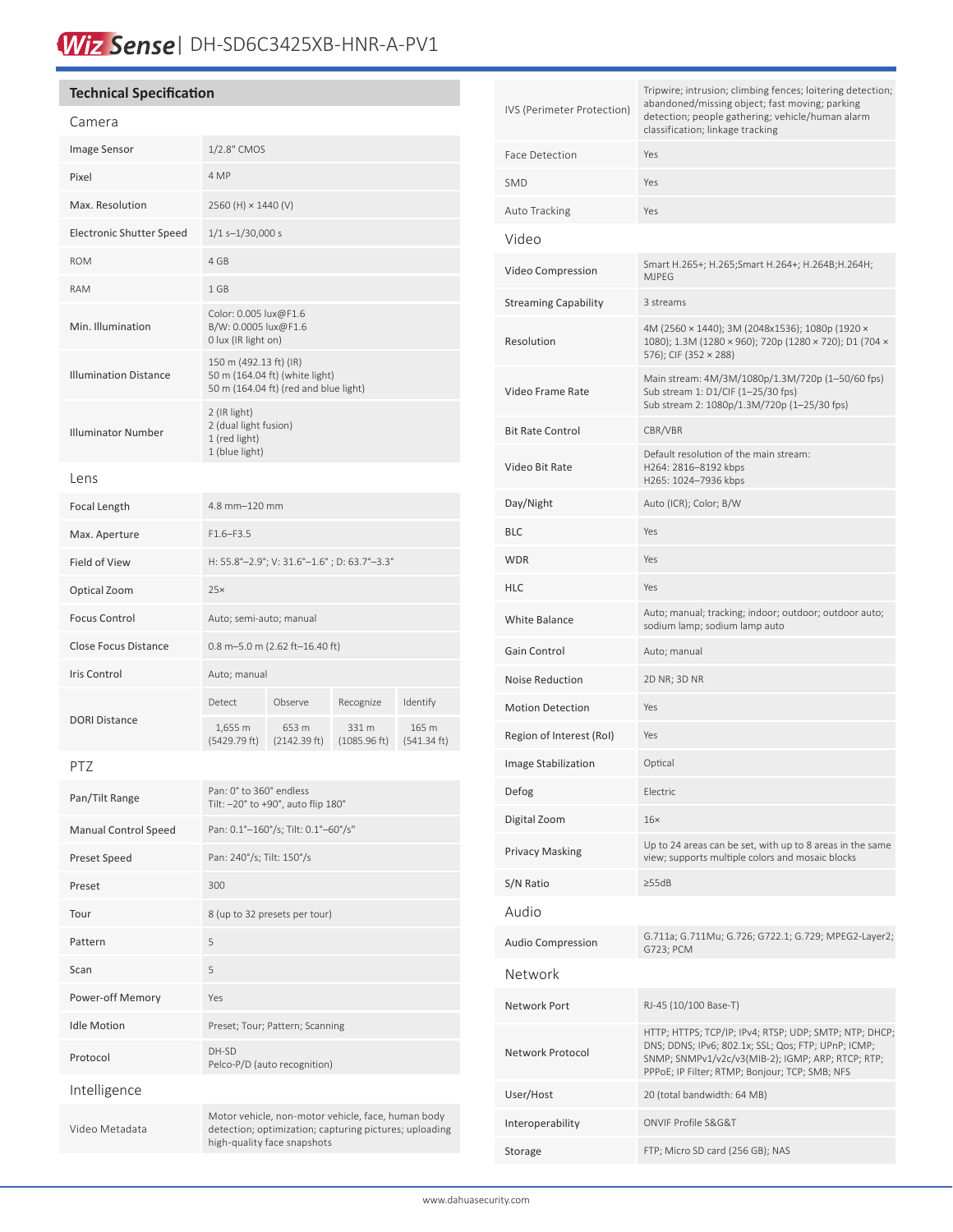## Wiz Sense | DH-SD6C3425XB-HNR-A-PV1

| <b>Browser</b>               | IF7 and later versions<br>Chrome 42 and earlier versions<br>Firefox 52 and earlier versions<br>Safari                                                          |  |  |  |
|------------------------------|----------------------------------------------------------------------------------------------------------------------------------------------------------------|--|--|--|
| Management Software          | Smart PSS; DSS; DMSS; Easy4ip; IVSS; player; configtool;<br>NVR; Smart Player                                                                                  |  |  |  |
| Mobile Client                | IOS; Android; iPhone; iPad; Windows Phone                                                                                                                      |  |  |  |
| Certifications               |                                                                                                                                                                |  |  |  |
| Certifications               | CE: EN55032/EN55024/EN50130-4<br>FCC: Part15 subpartB, ANSI C63.4-2014                                                                                         |  |  |  |
| Port                         |                                                                                                                                                                |  |  |  |
| Audio Input                  | 1 (LINE IN; bare wire)                                                                                                                                         |  |  |  |
| Audio Output                 | 1 (LINE OUT; bare wire)                                                                                                                                        |  |  |  |
| Two-way Audio                | Yes                                                                                                                                                            |  |  |  |
| Alarm Input                  | 2-ch, digital input (0-5 VDC)                                                                                                                                  |  |  |  |
| Alarm Output                 | $1$ -ch                                                                                                                                                        |  |  |  |
| Alarm Linkage                | Capture; preset; tour; pattern; recording; alarm digital<br>input; send email                                                                                  |  |  |  |
| <b>Alarm Event</b>           | Motion/tampering detection; audio detection; network<br>disconnection detection; IP conflict detection; memory<br>card state detection; memory space detection |  |  |  |
| Power                        |                                                                                                                                                                |  |  |  |
| Power Supply                 | 24 VDC/2.5 A ± 25% (included)<br>PoE+ (802.3at)                                                                                                                |  |  |  |
| <b>Power Consumption</b>     | Basic: 13 W<br>Max.: 23 W (illuminator+red and blue warning<br>light+speaker+PTZ working)                                                                      |  |  |  |
| Environment                  |                                                                                                                                                                |  |  |  |
| <b>Operating Temperature</b> | -40 °C to +70 °C (-40 °F to +158 °F)                                                                                                                           |  |  |  |
| <b>Operating Humidity</b>    | ≤95%                                                                                                                                                           |  |  |  |
| Protection                   | IP66, TVS 6000V lightning proof; surge protection;<br>voltage transient protection                                                                             |  |  |  |
| Structure                    |                                                                                                                                                                |  |  |  |
| Casing                       | ADC12                                                                                                                                                          |  |  |  |
| <b>Product Dimensions</b>    | 325.3 mm × 0202.0 mm (12.81" × 07.95") (H × D)                                                                                                                 |  |  |  |
| Net Weight                   | 4.6 kg (10.14 lb)                                                                                                                                              |  |  |  |
| <b>Gross Weight</b>          | 9.1 kg (20.06 lb)                                                                                                                                              |  |  |  |

| <b>Ordering Information</b>        |                         |                                               |  |  |  |
|------------------------------------|-------------------------|-----------------------------------------------|--|--|--|
| Type                               | Part Number             | Description                                   |  |  |  |
| 4M<br><b>WizMind</b><br>PTZ Camera | DH-SD6C3425XB-HNR-A-PV1 | 4MP 25x Starlight IR PTZ AI<br>Network Camera |  |  |  |
|                                    | SD6C3425XB-HNR-A-PV1    | 4MP 25x Starlight IR PTZ AI<br>Network Camera |  |  |  |
| Accessories                        | DC 24V/2.5A             | Power Adapter                                 |  |  |  |
|                                    | PFB303W                 | Wall Mount Bracket                            |  |  |  |
|                                    | <b>PFA114</b>           | Mount Adapter                                 |  |  |  |
|                                    | PFB300C                 | Ceiling Mount Bracket                         |  |  |  |
|                                    | PFB301C                 | Ceiling Mount Bracket                         |  |  |  |
|                                    | PFB303S                 | Parapet mount Bracket                         |  |  |  |
|                                    | PFB301S-F               | Plane mount Bracket                           |  |  |  |
|                                    | <b>PFA151</b>           | Corner mount Bracket                          |  |  |  |
|                                    | <b>PFA150</b>           | Pole Mount Bracket                            |  |  |  |

#### **Accessories**

#### **Included:**



DC24V/2.5 A Power Adapter



PFA114 Wall Mount Bracket



**Optional:**



PFB303W Wall Mount Bracket



PFB301C Ceiling Mount Bracket

PFB303S Parapet Mount Bracket

PFB300C Ceiling Mount Bracket



PFB301S-E Plane mount Bracket